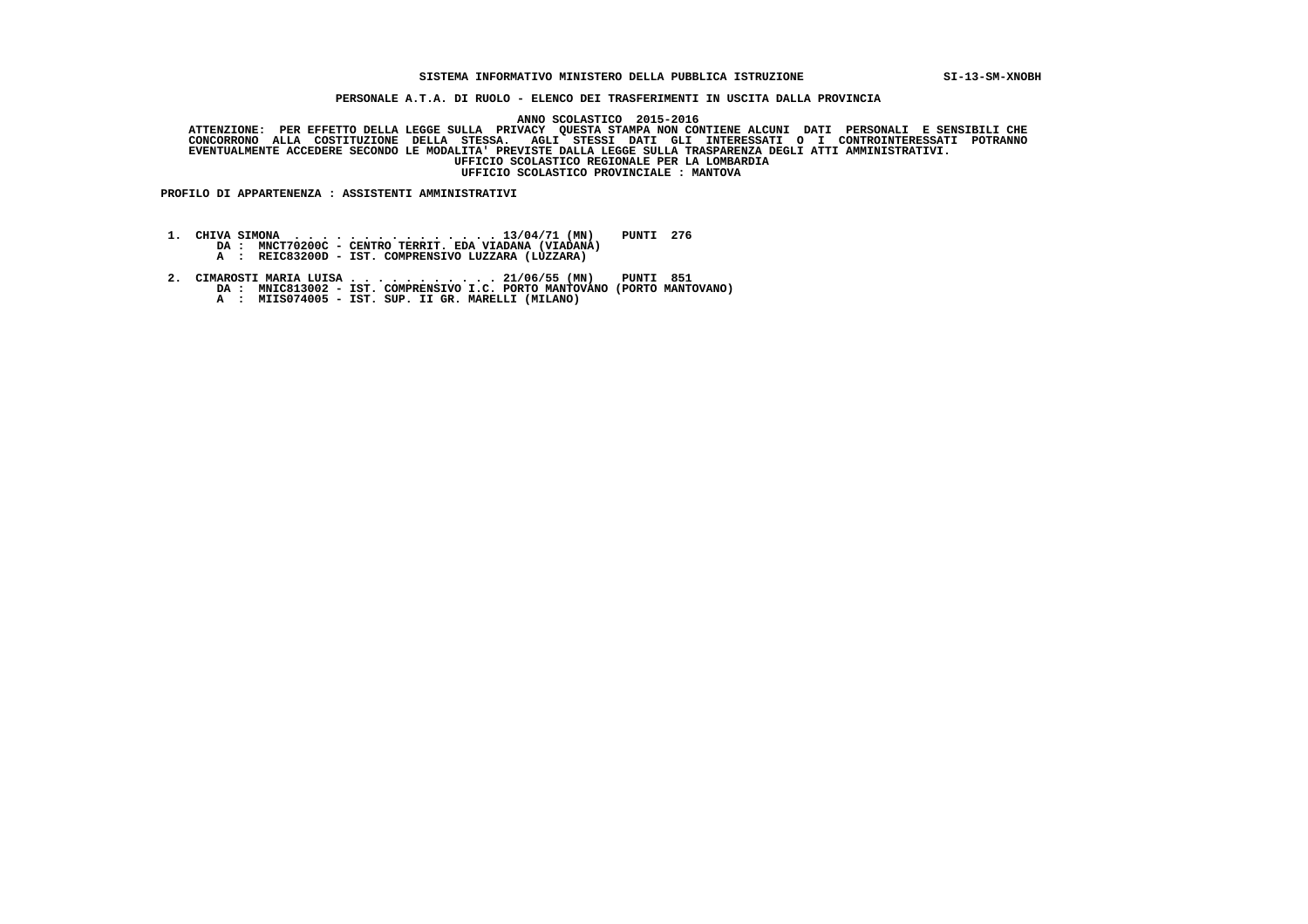- **1. SALVETTI MICHELE . . . . . . . . . . . . . 11/08/67 (VR) PUNTI 204 AREE RICHIESTE : AR01 - MECCANICA. AR08 - FISICA. AR02 - ELETTRONICA ED ELETTROTECNICA. - DA : MNIS00200Q - IST. SUP. II GR. G. GALILEI (OSTIGLIA) A : VRRI01000R - I.P.I. ARTIGIANATO GIOVANNI GIORGI (VERONA) SU : AR01 - MECCANICA 2. SMERIGLIO SERGIO . . . . . . . . . . . . . 20/09/64 (CS) PUNTI 557 AREE RICHIESTE : AR23 - CHIMICA.**AR08 - FISICA.<br>AR28 - AZIENDA AGRARIA.<br>AR02 - ELETTRONICA ED ELETTROTECNICA.<br>DA : MNIS00400B - IST. SUP. II GR. I.I.S. SAN GIOVANNI BOSCO (VIADANA)<br>A : CSIS064009 - IST. SUP. II GR. IIS ROSSANO"ITI-IPA-ITA" (ROSSANO)
	-
	- **SU : AR23 CHIMICA**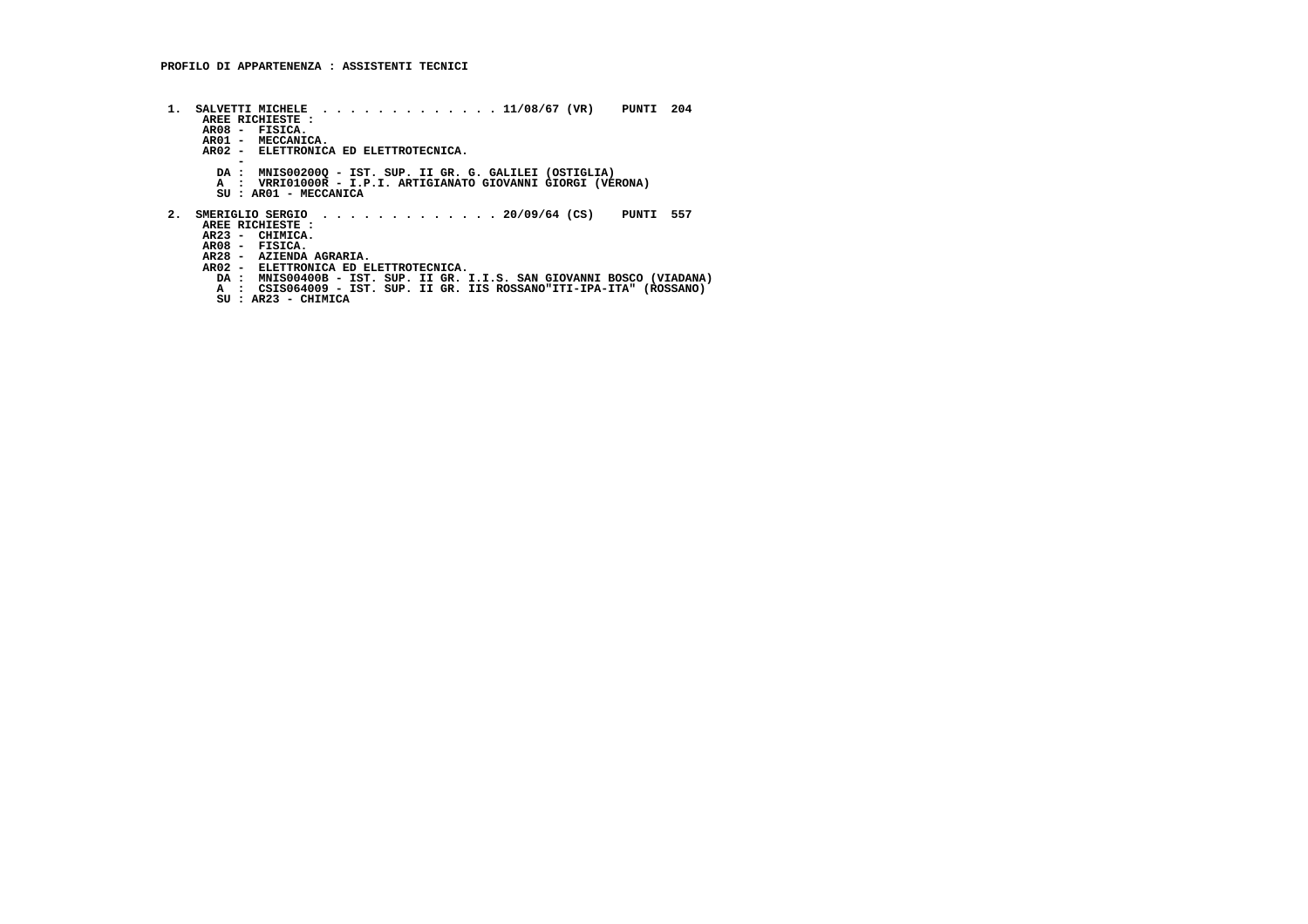**PASSAGGI DI PROFILO**

 **1. VOMERO MARIA . . . . . . . . . . . . . . . 06/04/73 (CS) PUNTI 56 DA : MNEE000VW8 - PROVINCIA DI MANTOVA A : MOIS018002 - IST. SUP. II GR. F.CORNI LICEO E TECNICO (MODENA)**

 **AL PROFILO : ASSISTENTI AMMINISTRATIVI**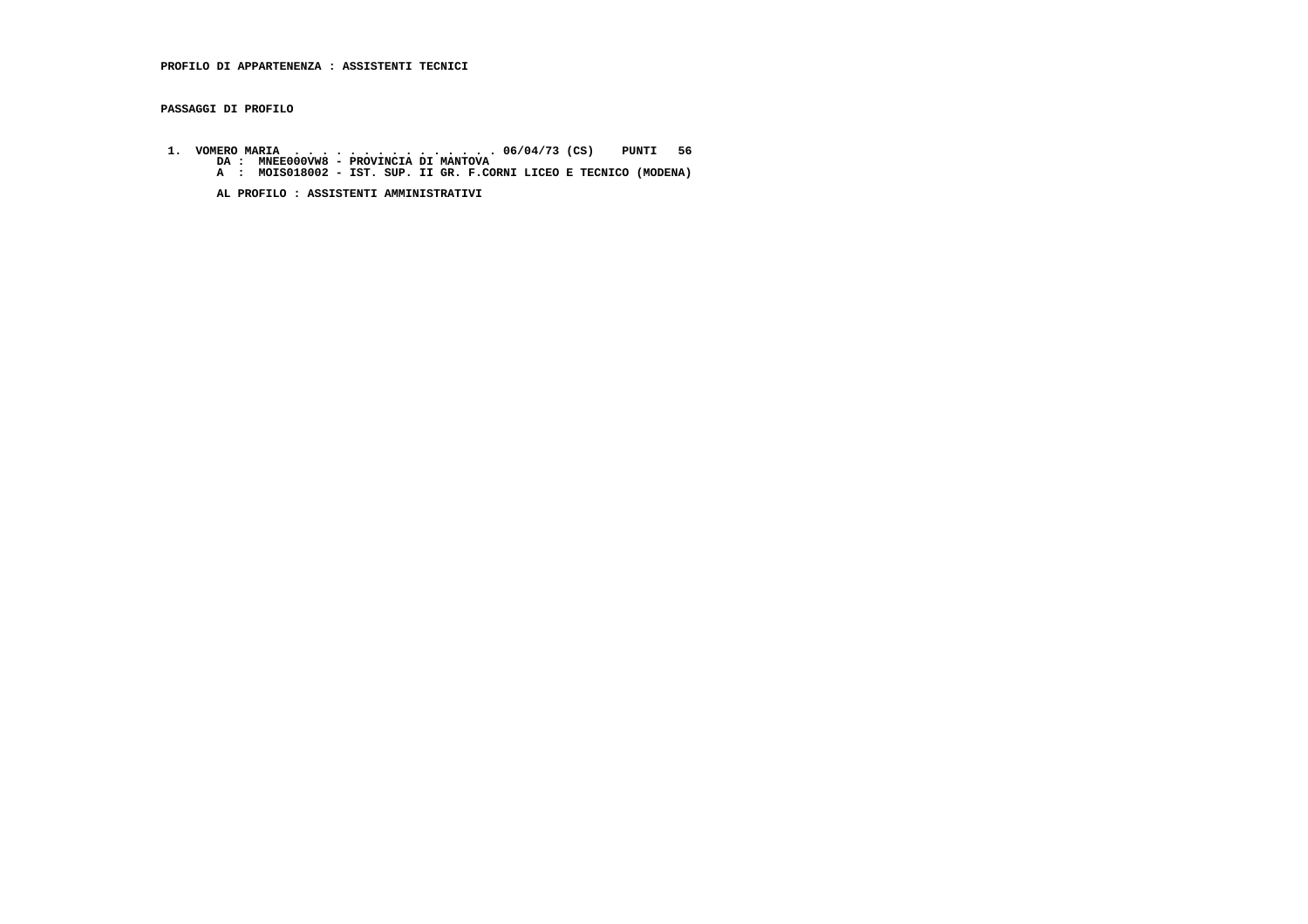- **1. BAUCINA FRANCESCO . . . . . . . . . . . . . 02/08/75 (PA) PUNTI 118 DA : MNEE000VW8 - PROVINCIA DI MANTOVA A : PAIS02400E - IST. SUP. II GR. E. MEDI (PALERMO) 2. BOGONCELLO ANTONIA . . . . . . . . . . . . 28/05/63 (VR) PUNTI 133 DA : MNIC834003 - IST. COMPRENSIVO I. C. SAN BENEDETTO PO - MOGLIA (SAN BENEDETTO PO) A : MOIS00800B - IST. SUP. II GR. ISTITUTO SUPERIORE STATALE"G. G (MIRANDOLA) 3. CRISPINO CIRO . . . . . . . . . . . . . . . 07/03/74 (NA) PUNTI 178 DA : MNEE000VW8 - PROVINCIA DI MANTOVA A : NAMM28400X - SC. SEC. I GR. STANZIONE -FRATTAMAGGIORE- (FRATTAMAGGIORE) PRECEDENZA PREVISTA DAL C.C.N.I. 4. DE DOMENICO CONCETTA . . . . . . . . . . . 11/07/69 (SR) PUNTI 131 DA : MNEE000VW8 - PROVINCIA DI MANTOVA A : SRIS009004 - IST. SUP. II GR. AUGUSTA (AUGUSTA) 5. DILETTO ANTONIETTA . . . . . . . . . . . . 07/09/62 (KR) PUNTI 100 DA : MNEE000VW8 - PROVINCIA DI MANTOVA A : KRIC81000G - IST. COMPRENSIVO I.C. "M. G. CUTULI" CROTONE (CROTONE) 6. FEZZARDI ALFIERI . . . . . . . . . . . . . 30/07/70 (MN) PUNTI 293 DA : MNCT703008 - CENTRO TERRIT. EDA CASTELGOFFREDO (CASTEL GOFFREDO) A : BSCT70200T - CENTRO TERRIT. CALCINATO (CALCINATO) 7. FILOSA PATRIZIA . . . . . . . . . . . . . . 22/06/67 (CS) PUNTI 310 DA : MNIC83100G - IST. COMPRENSIVO I.C. VIADANA "PARAZZI" (VIADANA) A : CSIC84000L - IST. COMPRENSIVO IC SAN FILI (SAN FILI) 8. MAINI LORENZA . . . . . . . . . . . . . . . 11/09/69 (MO) PUNTI 99 DA : MNEE000VW8 - PROVINCIA DI MANTOVA A : BOIS02400B - IST. SUP. II GR. IIS MALPIGHI (CREVALCORE) 9. MARTE ANNINA . . . . . . . . . . . . . . . 09/03/69 (RC) PUNTI 142 DA : MNIC83100G - IST. COMPRENSIVO I.C. VIADANA "PARAZZI" (VIADANA) A : RCIS02900L - IST. SUP. II GR. I.I.S."IVO OLIVETI"/I.A." PANET(LOCRI) 10. ORSI IRMA . . . . . . . . . . . . . . . . . 26/03/67 (NA) PUNTI 156 DA : MNIC81000E - IST. COMPRENSIVO I.C. VIRGILIO (VIRGILIO)**
- **A : NAIC8AF00E IST. COMPRENSIVO NA I.C. VIRGILIO IV (NAPOLI)**